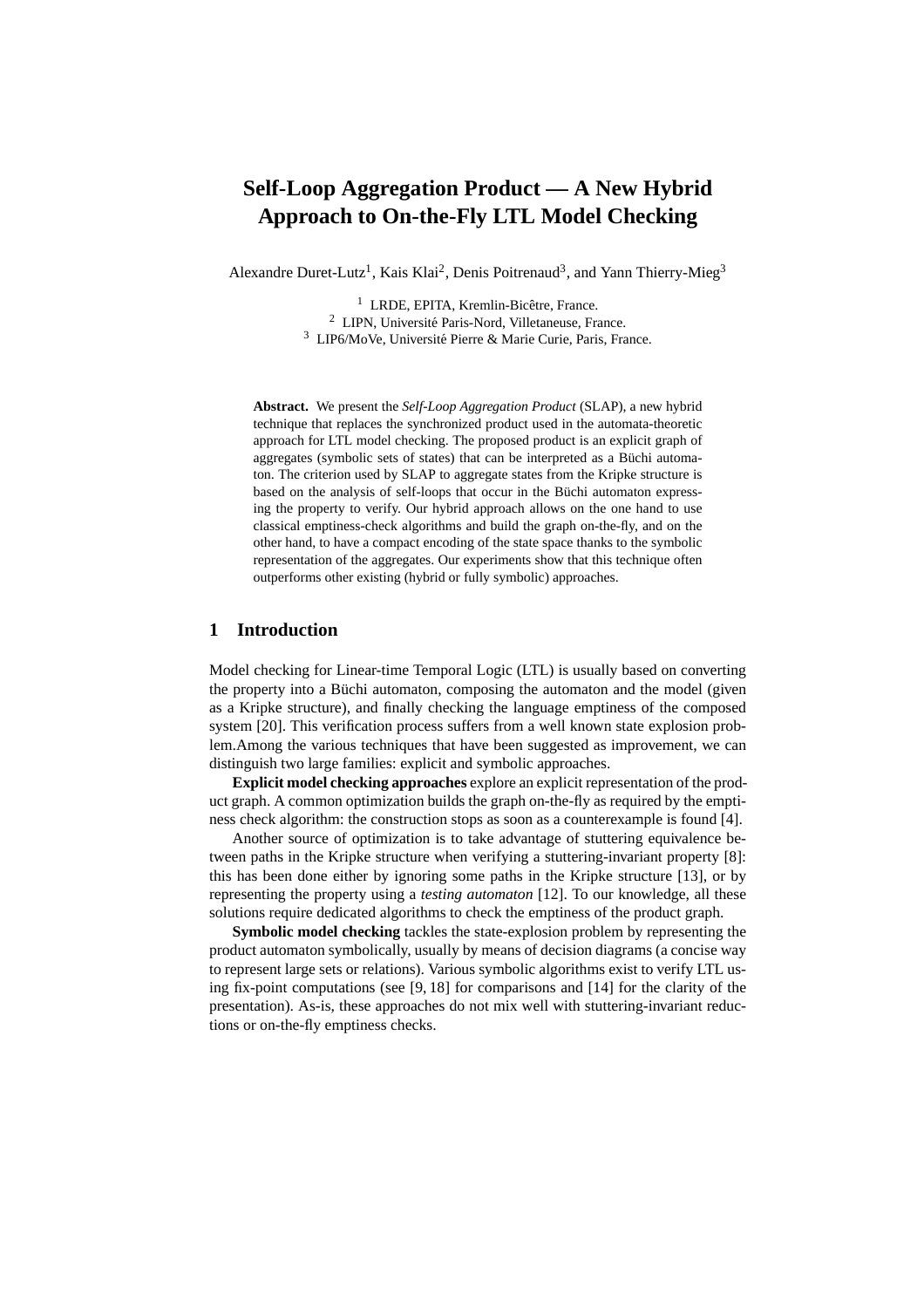However explicit and symbolic approaches are not exclusive, some combinations have already been studied [2, 10, 17, 15] to get the best of both worlds. They are referred to as **hybrid approaches**. Most of these approaches consist in replacing the Kripke structure by an explicit graph where each node contains sets of states (called aggregates throughout this paper), that is an abstraction preserving properties of the original structure. For instance in Biere et al.'s approach [2], each aggregate contains states that share their atomic proposition values, and the successor aggregates contain direct successors of the previous aggregate, thus preserving LTL but not branching temporal properties. The Symbolic Observation Graph [10] takes this idea one step further in the context of stuttering invariant properties: each aggregate contains sets of consecutive states that share their atomic proposition values. In both of these approaches, an explicit product with the formula automaton is built and checked for emptiness, allowing to stop early (on-the-fly) if a witness trace is found.

Sebastiani et al.'s approach [17] is a bit different, as it builds one aggregate for each state of the Büchi automata (usually few in number), and uses a partitioned symbolic transition relation to check for emptiness of the product, thus resorting to a symbolic emptiness-check (based on a symbolic SCC hull computation).

The hybrid approach we define in this paper is based on explicit graphs of aggregates (symbolic sets of states) that can be interpreted as Büchi automata. With this combination, we can use classical emptiness-check algorithms and build the graph on-thefly, moreover the symbolic representation of aggregates gives us a compact encoding of the state space along with efficient fixpoint algorithms.

The aggregation criterion is based on the study of the self-loops around the current state of the Büchi automaton. Roughly speaking, consecutive states of the system are aggregated when they are compatible with the labels of self-loops. We allow to stutter according to a boolean formula computed as the disjunction of the labels of self-loops of the automaton. This aggregation graph is called the *Self-Loop Aggregation Product* (SLAP) and preserves full Büchi expressible properties.

This paper is organized as follows. Section 2 introduces our notations and presents the basic automata-theoretic approach. Section 3 defines our new hybrid construction SLAP. We explain how we implemented this approach and how it compares to others in Section 4.

#### **2 Preliminaries**

#### **2.1 Boolean Formulas**

Let AP be a set of (atomic) propositions, and let  $\mathbb{B} = \{\perp, \top\}$  represent Boolean values. We denote  $\mathbb{B}(AP)$  the set of all Boolean formulas over AP, i.e., formulas built inductively from the propositions AP, B, and the connectives  $\land$ ,  $\lor$ , and  $\neg$ .

An assignment is a function  $\rho : AP \rightarrow \mathbb{B}$  that assigns a truth value to each proposition. We denote  $\mathbb{B}^{AP}$  the set of all assignments of AP. Given a formula  $f \in \mathbb{B}(AP)$  and an assignment  $\rho \in \mathbb{B}^{AP}$ , we denote  $\rho(f)$  the evaluation of f under  $\rho^A$ . In particular, we

<sup>&</sup>lt;sup>4</sup> This can be defined straightforwardly as  $\rho(f \wedge g) = \rho(f) \wedge \rho(g)$ ,  $\rho(\neg f) = \neg \rho(f)$ , etc.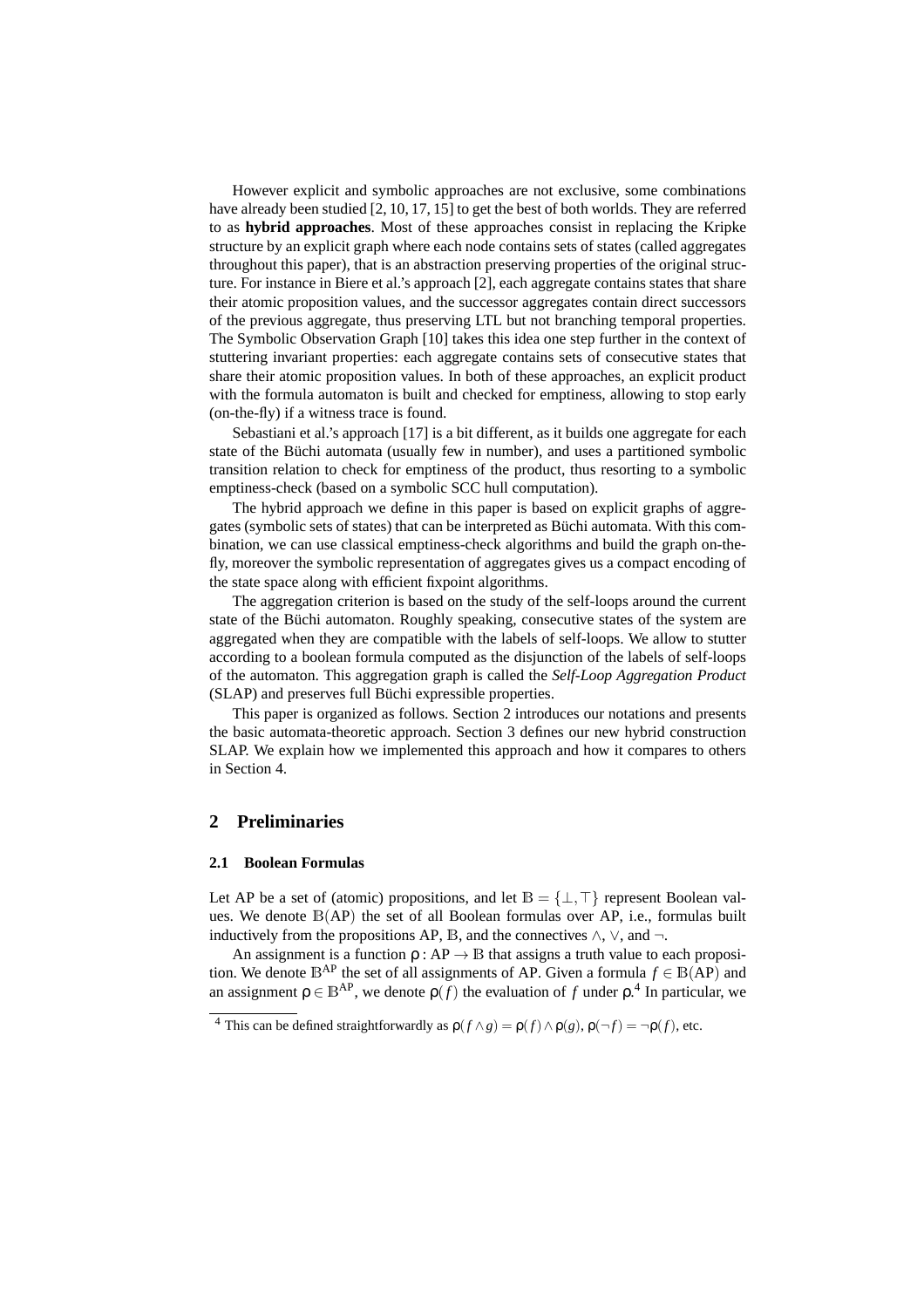

Fig. 1: Examples

will write  $\rho \models f$  iff  $\rho$  is a satisfying assignment for *f*, i.e.,  $\rho \models f \iff \rho(f) = \top$ . The set  $\mathbb{B}^*(AP) = \{ f \in \mathbb{B}(AP) \mid \exists \rho \in \mathbb{B}^{AP}, \rho \models f \}$  contains all satisfiable formulas.

We will use assignments to label the states of the model we want to verify, and the propositional functions will be used as labels in the automaton representing the property to check. The intuition is that a behavior of the model (a sequence of assignments) will match the property if we can find a sequence of formulas in the automaton that are satisfied by the sequence of assignments.

It is sometimes convenient to interpret an assignment  $\rho$  as a formula that is only true for this assignment. For instance the assignment  $\{a \mapsto \top, b \mapsto \top, c \mapsto \bot\}$  can be interpreted as the formula  $a \wedge b \wedge \neg c$ . So we may use an assignment where a formula is expected, as if we were abusively assuming that  $\mathbb{B}^{AP} \subset \mathbb{B}(AP)$ .

## **2.2 TGBA**

A *Transition-based Generalized Büchi Automaton* (TGBA) is a Büchi automaton in which generalized acceptance conditions are expressed in term of transitions that must be visited infinitely often. The reason we use these automata is that they allow a more compact representation of properties than traditional Büchi automata (even generalized Büchi automata) [7] without making the emptiness check harder [5].

**Definition 1 (TGBA).** *A* Transition-based Generalized Büchi Automata is a tuple  $A =$  $\langle AP, Q, F, \delta, q^0 \rangle$  where

- **–** AP *is a finite set of atomic propositions,*
- **–** *Q is a finite set of states,*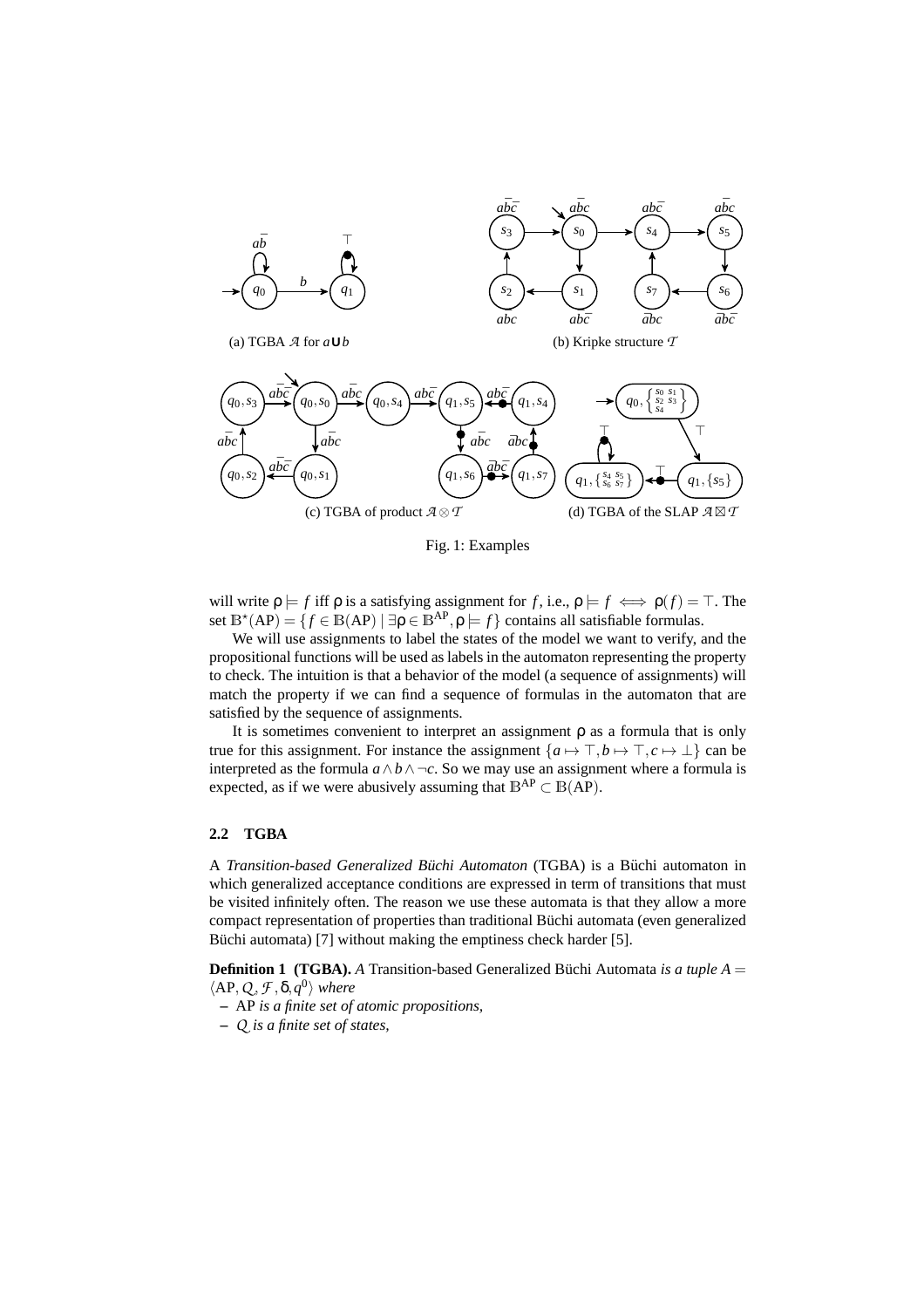- $\mathcal{F} \neq \mathbf{0}$  *is a finite and non-empty set of acceptance conditions,*
- $\delta \subseteq Q \times B^{\star}(AP) \times 2^{\mathcal{F}} \times Q$  *is a transition relation. We will commonly denote*  $q_1 \xrightarrow{f,ac} q_2$  *an element*  $(q_1, f, ac, q_2) \in δ$ *,*
- $q^0 \in Q$  is the initial state.

An execution (or a run) of *A* is an infinite sequence of transitions  $\pi = (s_1, f_1, ac_1, d_1) \cdots$  $(s_i, f_i, ac_i, d_i) \cdots \in \delta^{\omega}$  with  $s_1 = q^0$  and  $\forall i, d_i = s_{i+1}$ . We shall simply denote it as  $\pi = s_1 \xrightarrow{f_1, ac_1} s_2 \xrightarrow{f_2, ac_2} s_3 \cdots$ . Such an execution is *accepting* iff it visits each acceptance condition infinitely often, i.e., if  $\forall a \in \mathcal{F}, \forall i > 0, \exists j \ge i, a \in ac_j$ . We denote  $Acc(A) \subseteq \delta^{\omega}$  the set of accepting executions of A.

A behavior of the model is an infinite sequence of assignments:  $\rho_1 \rho_2 \rho_3 \cdots \in (B^{AP})^{\omega}$ , while an execution of the automaton *A* is an infinite sequence of transitions labeled by Boolean formulas. The language of  $A$ , denoted  $L(A)$ , is the set of behaviors compatible with an accepting execution of *A*:  $\mathcal{L}(A) = \{ \rho_1 \rho_2 \cdots \in (\mathbb{B}^{AP})^{\omega} \mid \exists s_1 \xrightarrow{f_1, ac_1} s_2 \xrightarrow{f_2, ac_2} \}$  $\cdots \in Acc(A)$  and  $\forall i \geq 1, \rho_i \models f_i$ 

The non-emptiness constraint on  $\mathcal F$  was introduced into definition 1 to avoid considering  $\mathcal{F} = \mathbf{0}$  as a separate case. If no acceptance conditions exist, one can be artificially added to some edges, ensuring that every cycle of the TGBA bears one on at least an edge. Simply adding this artificial acceptance condition to all edges might seriously hurt subsequent verification performance, as some emptiness-check algorithms are sensitive to the position of acceptance conditions.

Fig. 1a represents a TGBA for the LTL formula *a***U***b*. The black dot on the selfloop  $q_1 \xrightarrow{\top, {\langle \bullet \rangle}} q_1$  denotes an acceptance conditions from  $\mathcal{F} = {\{\bullet\}}$ . The labels on edges  $(a\overline{b}, b$  and ⊤) represent the Boolean expressions over AP = { $a, b$ }. There are many other TGBA in Fig. 1, that represent product constructions of this TGBA and the Kripke Structure of Fig. 1b.

#### **2.3 Kripke Structure**

For the sake of generality, we use *Kripke Structures* (KS for short) as a framework, since the formalism is well adapted to state-based semantics.

**Definition 2** (Kripke structure). *A* Kripke structure *is a* 4*-tuple*  $T = \langle AP, \Gamma, \lambda, \Delta, s_0 \rangle$ *where:*

- **–** AP *is a finite set of atomic propositions,*
- **–** Γ *is a finite set of* states*,*
- $\lambda : \Gamma \to \mathbb{B}^{\mathcal{AP}}$  *is a state labeling function,*
- $Δ ⊂ Γ × Γ is a transition relation. We will commonly denote  $s_1 → s_2$  the element$  $(s_1, s_2) \in \Delta$ .
- $s_0 \in \Gamma$  *is the initial state.*

Fig. 1b represents a Kripke structure over  $AP = \{a, b, c\}$ . The state graph of a system is typically represented by a KS, where state labels in the KS give the atomic proposition truth values in a given state of the system.

We now define a synchronized product for a TGBA and a KS, such that the language of the resulting TGBA is the intersection of the languages of the two automata.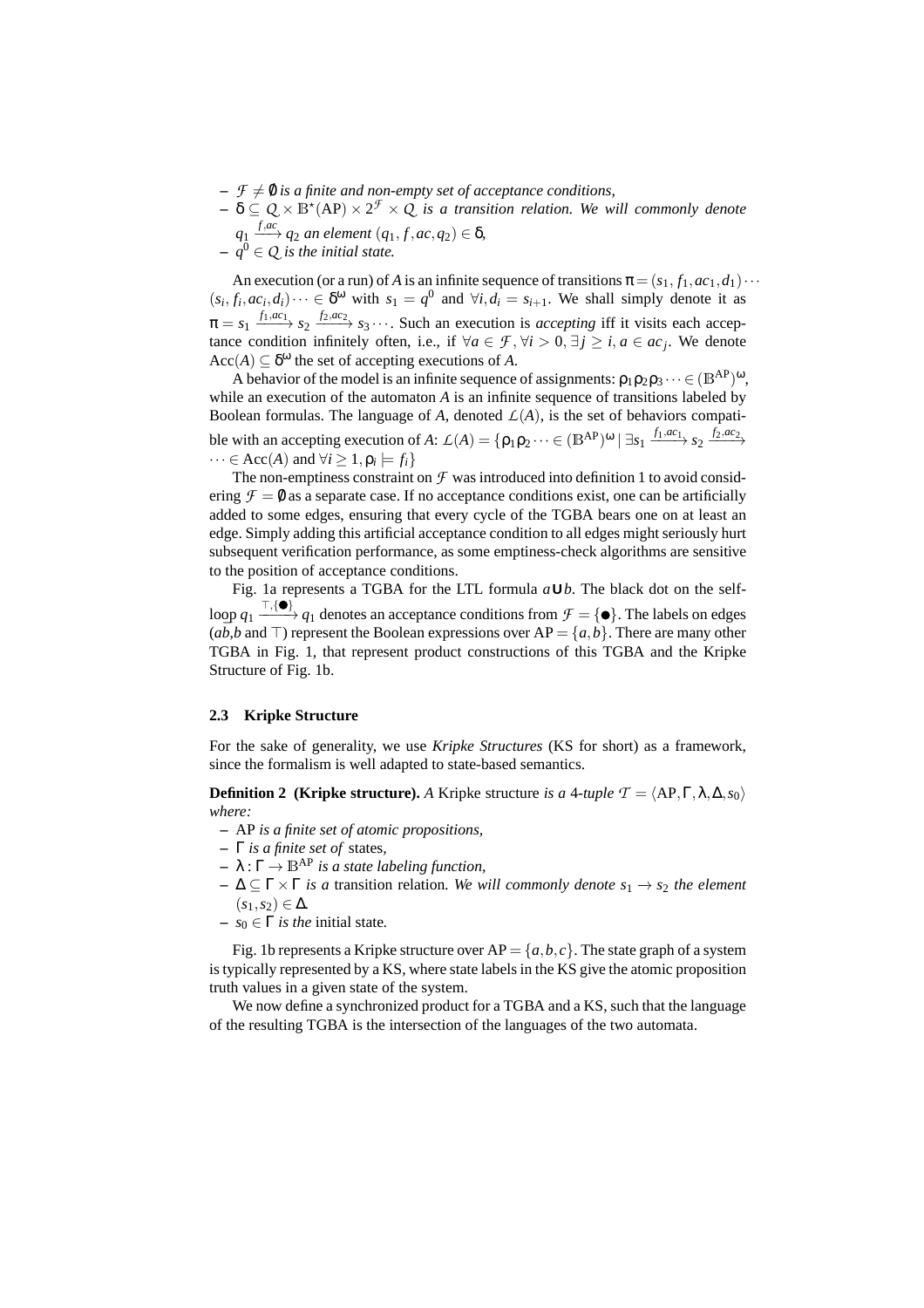**Definition 3 (Synchronized product of a TGBA and a Kripke structure).** *Let A* =  $\langle AP', Q, \mathcal{F}, \delta, q^0 \rangle$  *be a TGBA and*  $\mathcal{T} = \langle AP, \Gamma, \lambda, \Delta, s_0 \rangle$  *be a Kripke structure over*  $AP \supseteq$ AP′ *.*

*The* synchronized product *of A and T <code>is</code> the TGBA denoted by*  $\mathcal{A}\otimes\mathcal{T}=\langle\mathrm{AP},\mathrm{Q}_{\times},\mathcal{F},\delta_{\times},q_{\times}^0\rangle$ *defined as:*

$$
- Q_{\times} = Q \times \Gamma,
$$
  
\n
$$
- \delta_{\times} \subseteq Q_{\times} \times \mathbb{B}^{\star}(AP) \times 2^{\mathcal{F}} \times Q_{\times} \text{ where}
$$
  
\n
$$
\delta_{\times} = \left\{ (q_1, s_1) \xrightarrow{f, ac} (q_2, s_2) \middle| \begin{aligned} s_1 &\to s_2 \in \Delta, \lambda(s_1) = f \text{ and} \\ \exists g \in \mathbb{B}^{\star}(AP) \text{ s.t. } q_1 \xrightarrow{g, ac} q_2 \in \delta \text{ and } \lambda(s_1) \models g \end{aligned} \right\}
$$
  
\n
$$
- q_{\times}^0 = (q^0, s_0).
$$

Fig. 1c represents such a product of the TGBA *a***U***b* of Fig.1a and the Kripke structure of Fig. 1b. State  $(s_0, q_0)$  is the initial state of the product. Since  $\lambda(s_0) = a\bar{b}c$  we have  $\lambda(s_0) \models a\bar{b}$ , successors { $s_1, s_4$ } of  $s_0$  in the KS will be synchronized through the edge  $q_0 \stackrel{\bar{a}\bar{b},0}{\longrightarrow} q_0$  of the TGBA with  $q_0$ . In state  $(q_0, s_4)$  the product can progress through the  $q_0 \stackrel{b,0}{\longrightarrow} q_1$  edge of the TGBA, since  $\lambda(s_4) = ab\bar{c} \models b$ . Successor *s*<sub>5</sub> of *s*<sub>4</sub> in the KS is thus synchronized with  $q_1$ . The TGBA state  $q_1$  now only requires states to verify  $\top$  to validate the acceptance condition  $\bullet$ , so any cycle in the *KS* from  $s_5$  will be accepted by the product. The resulting edge of the product bears the acceptance conditions contributed by the TGBA edge, and the atomic proposition Boolean formula label that comes from the KS. The size of the product in both nodes and edges is bounded by the product of the sizes of the TGBA and the KS.

## **3 Self-Loop Aggregation Product (SLAP)**

This section presents a specialized synchronized product that aggregates states of the KS as long as the TGBA state does not change, and no *new* acceptance conditions are visited.

#### **3.1 Definition**

The notion of self-loop aggregation is captured by  $SF(q,ac)$ , the Self-loop **F**ormulas (labeling edges  $q \rightarrow q$ ) that are weaker in terms of visited acceptance conditions than *ac*.

When synchronizing with an edge of the property TGBA bearing *ac* leading to *q*, successive states of the Kripke will be aggregated as long as they model SF(*q*,*ac*). More formally, for a TGBA state *q* and a set of accepting condition  $ac \subseteq \mathcal{F}$ , let us define

$$
SF(q, ac) = \bigvee_{q \xrightarrow{f, ac'} q \in \delta \text{ s.t. } ac' \subseteq ac} f
$$

Moreover, for  $a \subseteq \Gamma$  and  $f \in B(AP)$ , we define  $\text{FSucc}(a, f) = \{s' \in \Gamma \mid \exists s \in a, s \rightarrow s' \in A\}$  $s' \in \Delta \land \lambda(s) \models f$ . That is, first **Filter** *a* to only keep states satisfying *f*, then produce their **Successors.** We denote by FReach $(a, f)$  the least subset of Γ satisfying both  $a \subseteq$  $FReach(a, f)$  and  $FSucc(FReach(a, f), f) \subseteq FReach(a, f)$ .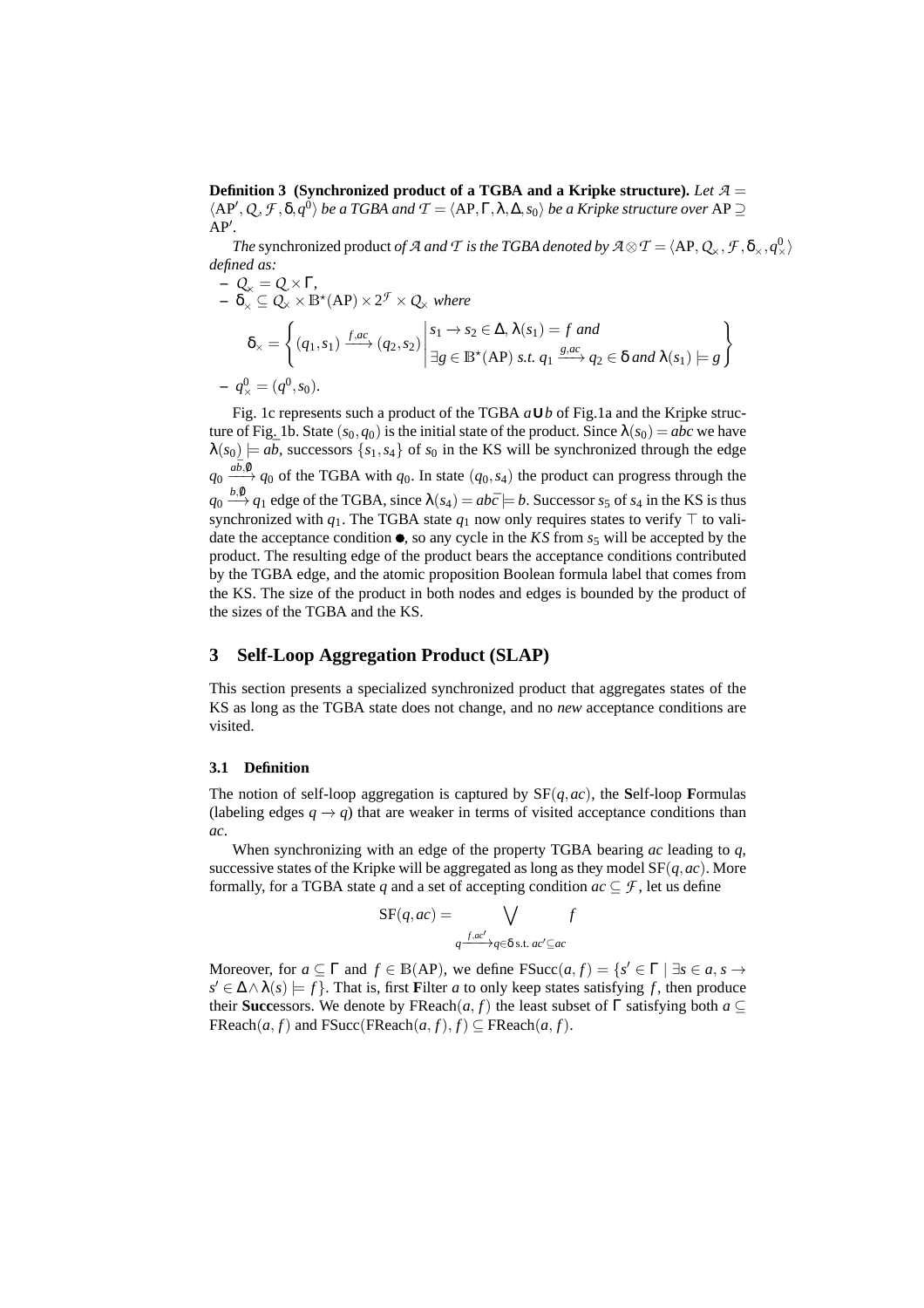**Definition 4** (SLAP of a TGBA and a KS). *Given a TGBA*  $\mathcal{A} = \langle AP', Q, \mathcal{F}, \delta, q^0 \rangle$  and *a Kripke structure*  $\mathcal{T} = \langle AP, \Gamma, \lambda, \Delta, s_0 \rangle$  *over*  $AP \supseteq AP'$ , *the* Self-Loop Aggregation Product *of A* and *T* is the TGBA denoted  $A \boxtimes T = \langle 0, Q_{\boxtimes}, \mathcal{F}, \delta_{\boxtimes}, q_{\boxtimes}^0 \rangle$  where:

$$
Q_{\boxtimes} = Q \times (2^{\Gamma} \setminus \{0\})
$$
  
\n
$$
Q_{\boxtimes} = \left\{ (q_1, a_1) \xrightarrow{\top, ac} (q_2, a_2) \middle| \exists f \in \mathbb{B}(AP') \text{ s.t. } q_1 \xrightarrow{f, ac} q_2 \in \delta, \{q_1, a_1\} \xrightarrow{\top, ac} (q_2, a_2) \middle| \begin{cases} \exists f \in \mathbb{B}(AP') \text{ s.t. } q_1 \xrightarrow{f, ac} q_2 \in \delta, \\ q_1 = q_2 \Rightarrow ac \neq 0, \text{ and } \\ a_2 = \text{FReach}(\text{FSucc}(a_1, f), \text{SF}(q_2, ac)) \end{cases} \right\}
$$

Note that because of the way the product is built, it is not obvious what Boolean formula should label the edges of the SLAP product. Since in fact this label is irrelevant when checking language emptiness, we label all arcs of the SLAP with ⊤ and simply denote  $(q_1, a_1) \stackrel{ac}{\longrightarrow} (q_2, a_2)$  any transition  $(q_1, a_1) \stackrel{\top, ac}{\longrightarrow} (q_2, a_2)$ .

 $Q \times 2^{\Gamma}$  might seem very large but, as we will see in section 4.2 in practice the reachable states of the SLAP is a much smaller set than that of the product  $Q \times \Gamma$ . Furthermore the FReach operation can be efficiently implemented as a symbolic least fix point.

Fig. 1d represents the SLAP built from our example KS, and the TGBA of *a***U***b*. The initial state of the SLAP iteratively aggregates successors of states verifying SF( $q^0, \emptyset$ ) =  $a\bar{b}$ . Then following the edge  $q^0 \stackrel{b,0}{\longrightarrow} q_1$ , states are aggregated with condition SF( $q_1, \emptyset$ ) = ⊥. Hence  $q_1$  is synchronized with successors of states in  $\{s_0, s_1, s_2, s_3, s_4\}$  satisfying *b* (i.e., successors of  $\{s_4\}$ ). Because  $SF(q_1, \emptyset) = \bot$  the successors of  $\{s_5\}$  are not gathered when building  $(q_1, \{s_5\})$ . Finally, when synchronizing with edge  $q_1 \xrightarrow{\tau, \bullet} q_1$ , we have  $SF(q_1, \{\bullet\}) = \top$ , hence all states of the cycle {*s*<sub>4</sub>, *s*<sub>5</sub>, *s*<sub>6</sub>, *s*<sub>7</sub>} are added.

#### **3.2 Proof of correctness**

Our ultimate goal is to establish that, given a KS and a TGBA, the emptiness of the language of the corresponding SLAP is equivalent to the emptiness of the language of the original synchronized product (see Theorem 1). This result is progressively demonstrated in the following. We proceed by construction, i.e., if there exists an accepting run of the SLAP then we build an accepting run of the original product and vice versa. In order to ease the proof, we introduce some intermediate lemmas.

**Lemma 1.** Let *A* and *T* be defined as in Definition 4. Let  $(q_1, a_1) \stackrel{ac}{\rightarrow} (q_2, a_2) \in \delta_{\boxtimes}$  be *a transition of the SLAP*  $A \boxtimes T$ *. For any state*  $s_2 \in a_2$  *there exists at least one (possibly*  $\downarrow$ *indirect)* ancestor  $s_1 \in a_1$  such that  $(q_1, s_1) \xrightarrow{ac} (q_2, t_1) \xrightarrow{\alpha_1} (q_2, t_2) \xrightarrow{\alpha_2} \cdots (q_2, t_n) \xrightarrow{\alpha_n}$  $(q_2, s_2)$  *is a sequence of the synchronized product*  $A \otimes T$  *with*  $\forall i, t_i \in a_2$ *, and*  $\forall i, \alpha_i \subseteq ac$ *.* 

For example consider transition  $(q_1, a_1) \stackrel{ac}{\rightarrow} (q_2, a_2)$  on Fig. 2, and some state in  $a_2$ , say *s*<sub>2</sub>. Then  $s_1 \in a_1$  is an indirect ancestor of  $s_2$  s.t.  $(q_1, s_1) \xrightarrow{ac} (q_2, x_2) \xrightarrow{\alpha_2} (q_2, s_2)$ .

*Proof.* Let us define the set of input states of the aggregate  $a_2$  as  $In(a_2) = \{s' \in a_2 \mid s' \in a_1\}$  $\exists s \in a_1, s \to s' \in \Delta$ . This set cannot be empty since  $(q_1, a_1) \xrightarrow{ac} (q_2, a_2)$ .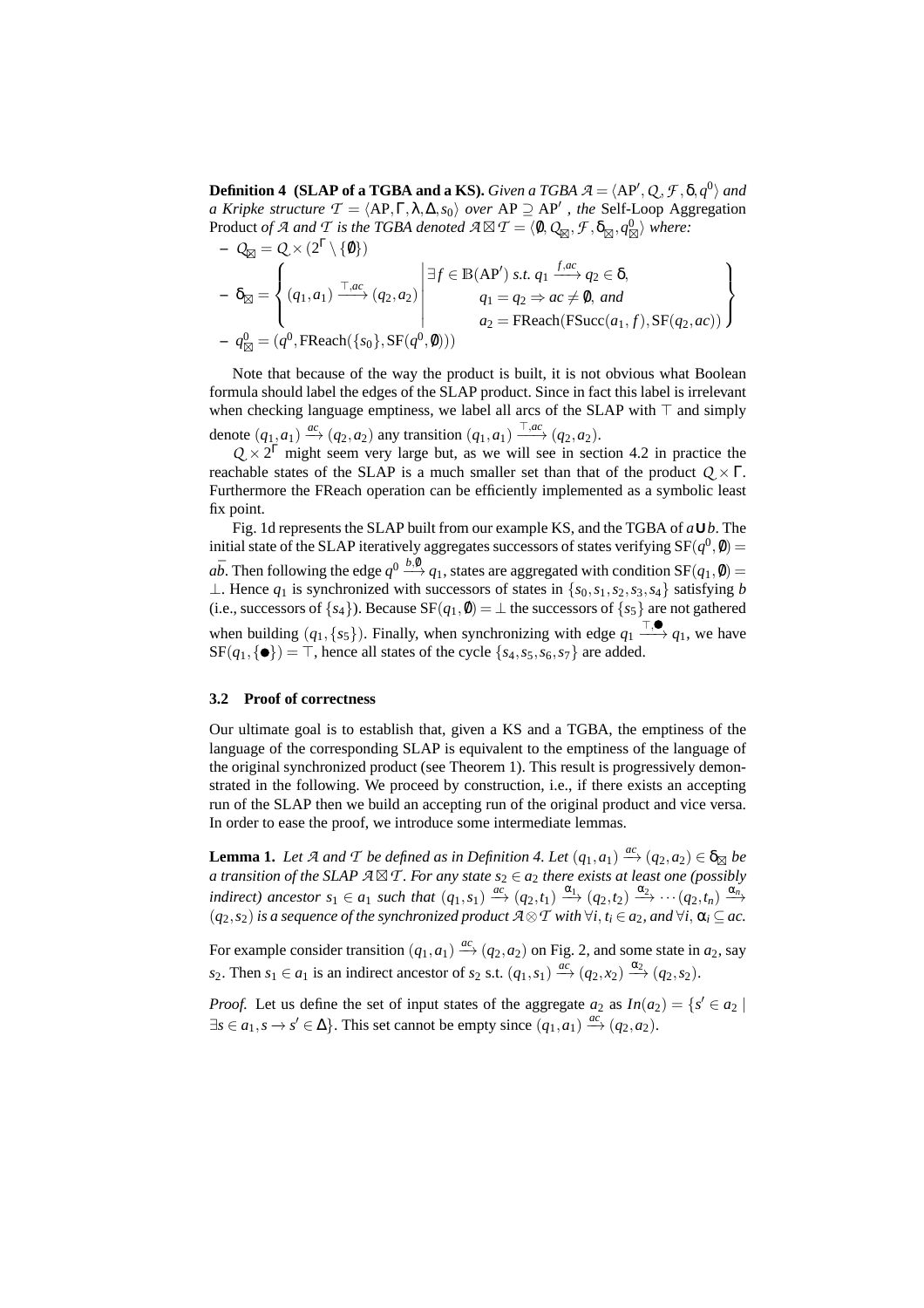

Fig. 2: A prefix  $(q_1, a_1) \xrightarrow{ac_1} (q_2, a_2) \xrightarrow{ac_2} (q_2, a_2)$  of a run of some SLAP  $A \boxtimes T$  (with *different*  $A$  and  $T$  from Fig. 1) is shown using big ellipses and bended arrows. The straight lines also shows the underlying connections between the states  $\{q_1, q_2, q_3, \ldots\}$ of the automaton *A* and between the states  $\{s_1, s_2, \ldots, x_1, x_2 \ldots\}$  of the Kripke structure *T* that have been aggregated as  $a_1, a_2, a_3$ ... The acceptance conditions have been depicted as  $ac_i$  or  $\alpha_i$  and the labels of the transitions have been omitted for clarity. The dotted ellipses show the set of input states  $(In(a_1), In(a_2), In(a_3))$  as used in the proof of Lemma 1.

Consider a state  $s_2 \in a_2$ . By construction of  $a_2$ ,  $s_2$  is reachable from some state in  $t_1 \in In(a_2)$ , so there exists a path  $t_1 \to t_2 \to \cdots \to s_2$  in the Kripke structure.

By definition of  $\delta_{\boxtimes}$ , if  $t_1, t_2, \ldots, s_2$  belong to  $a_2$ , the transitions between these states of *T* have been synchronized with self-loops  $q_2 \stackrel{\alpha_i}{\rightarrow} q_2$  of *A* with  $\alpha_i \subseteq ac$ . Therefore the sequence  $(q_2,t_1) \xrightarrow{\alpha_1} (q_2,t_2) \xrightarrow{\alpha_2} \cdots (q_2,t_n) \xrightarrow{\alpha_n} (q_2,s_2)$  is a sequence of the synchronized product *A* ⊗*T* .

Moreover, since  $t_1 \in In(a_2)$ , there exists a state  $s_1$  in  $a_1$  such that  $(q_1, s_1) \stackrel{ac}{\rightarrow} (q_2, t_1)$ . Consequently, the path  $(q_1, s_1) \xrightarrow{ac} (q_2, t_1) \xrightarrow{\alpha_1} (q_2, t_2) \xrightarrow{\alpha_2} \cdots (q_2, t_n) \xrightarrow{\alpha_n} (q_2, s_2)$  satisfies the lemma.  $\Box$ 

**Lemma 2.** *If there exists*  $\sigma \in Acc(\mathcal{A} \boxtimes \mathcal{T})$  *an infinite run accepted by the SLAP, then there exists an accepting run*  $\pi \in Acc(\mathcal{A} \otimes \mathcal{T})$  *in the classical product.* 

*Proof.* Let us denote  $\sigma = (q_1, a_1) \xrightarrow{ac_1} (q_2, a_2) \xrightarrow{ac_2} (q_3, a_3) \xrightarrow{ac_3} \cdots$  an accepting run of *A* ⊠ *T*. Let us build an infinite tree in which all nodes (except the root) are states of *A* ⊗ *T*. Let us call ⊤ the root, at depth 0. The set of nodes at depth *n* > 0 is exactly the finite set of pairs  $\{(q_n, s) | s \in a_n\} \subseteq Q \times \Gamma$ .

The parent of any node at level 1 is  $\top$ . For any *i* > 0, the parent of a node  $(q_{i+1}, s')$ with  $s' \in a_{i+1}$  is the node  $(q_i, s)$  for is any state  $s \in a_i$  such that  $(q_i, s)$  is a (possibly indirect) ancestor of  $(q_{i+1}, s')$  such that we observe  $ac_i$  on the path between these two states. We know such a state  $(q_i, s)$  exists because of Lemma 1. As a consequence of this parenting relation, every edge in this tree, except those leaving the root, correspond to a path between two states of *A* ⊗*T* .

Because the set of nodes at depth  $n > 0$  is finite, this infinite tree has finite branching. By König's Lemma it therefore contains an infinite branch. By following this branch and ignoring the first edge, we can construct a path of  $\mathcal{A} \otimes \mathcal{T}$  that starts in  $(q_1, s_1)$  for some  $s_1 \in a_1$ , and that visits at least all the acceptance conditions  $ac_i$  of  $\sigma$  in the same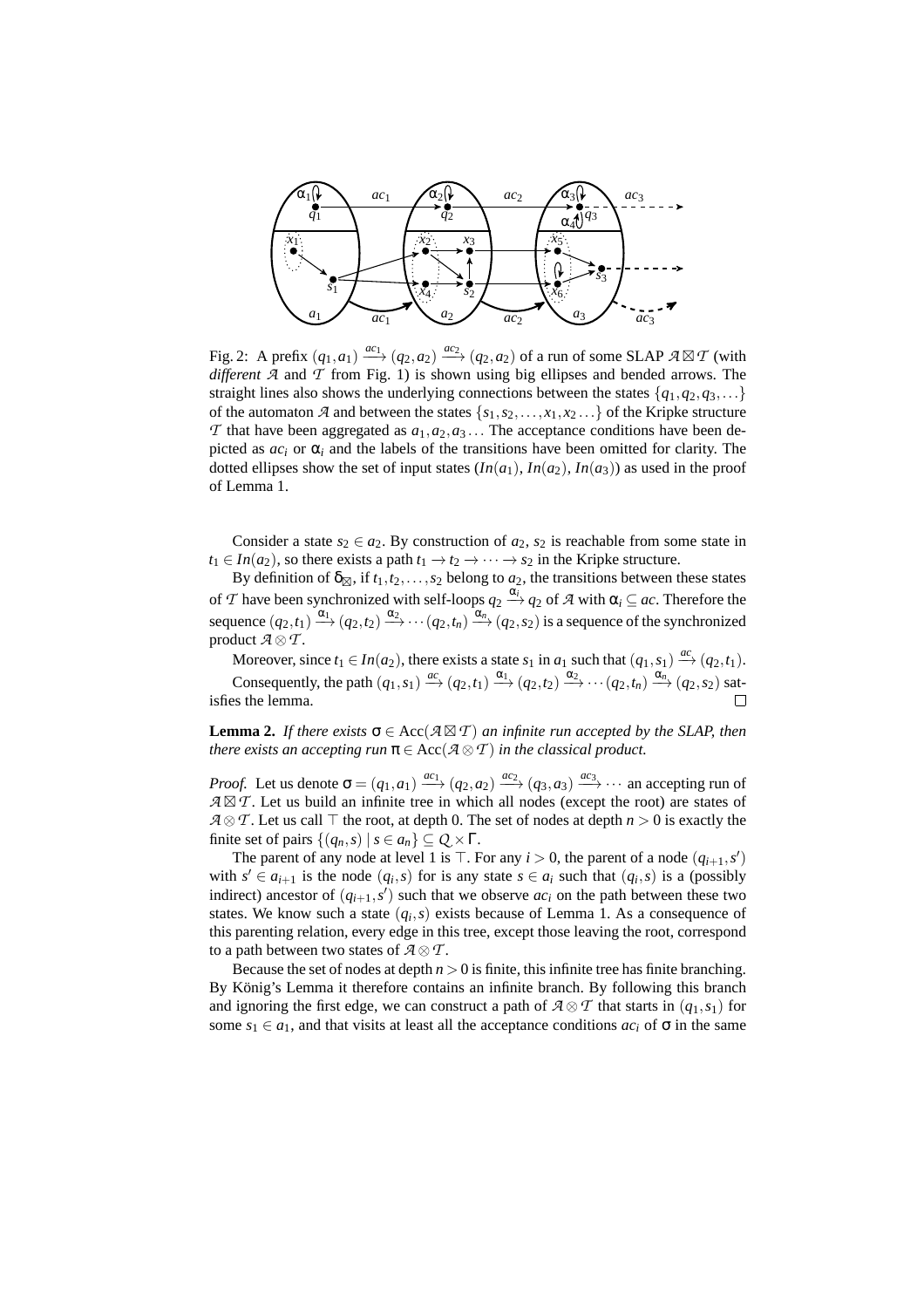order (and maybe more). To prove that this accepting path we have constructed actually occurs in a run of  $A \otimes T$ , it remains to show that  $(q_1, s_1)$  is a state that is accessible from the initial state of *A* ⊗*T* .

Obviously  $q_1 = q^0$  because  $(q_1, a_1) = q^0_{\boxtimes}$  is the initial state of  $A \boxtimes T$ . Furthermore we have  $s_1 \in a_1$ , so by definition of  $q_{\boxtimes}^0$ ,  $(q^0, s_1)$  must be reachable from (or equal to)  $(q^0,s_0)$  in  $\mathcal{A}\otimes\mathcal{T}$ .  $\Box$ 

**Lemma 3.** For a given n and a finite path  $\pi_n = (q_0, s_0) \xrightarrow{f_0, a c_0} (q_1, s_1) \cdots \xrightarrow{f_{n-1}, a c_{n-1}}$  $(q_n, s_n)$  *of*  $A \otimes T$ , there exists a finite path  $\sigma_n = (q'_0, a_0) \xrightarrow{ac_{\phi(0)}} (q'_1, a_1) \cdots \xrightarrow{ac_{\phi(m-1)}}$  $(q'_m, a_m)$  of  $A \boxtimes T$ , with  $m \le n$ ,  $q_n = q'_m$ ,  $s_n \in a_m$  and  $\varphi_n : \{0, \ldots, m-1\} \to \{0, \ldots, n-1\}$ *is a strictly increasing function such that*  $\forall j(\exists i, \varphi_n(i) = j \iff ac_i \neq \emptyset)$ *.* 

*Proof.* Let us prove this lemma by induction on *n*. It is true if  $n = 0$ : Given  $\pi_0 =$  $(q_0, s_0)$ , the path  $\sigma_0 = (q'0, a_0) = q_{\overline{\mathbb{N}}}^0 = (q_0, \text{FReach}(\{s_0\}, \{\lambda(s_0)\} \cap \lambda(q_0, \emptyset))$  satisfies the conditions (with  $\varphi$  being a null function).

Let us now demonstrate that the lemma is true for  $n + 1$  assuming it is true for *n*. Given a path  $\pi_{n+1} = \pi_n \xrightarrow{f_n, ac_n} (q_{n+1}, s_{n+1})$ , we know by hypothesis that we have a matching  $\sigma_n$  for  $\pi_n$ . Let us consider how to extend  $\sigma_n$  into  $\sigma_{n+1}$  to handle the new transition  $(q_n, s_n) \xrightarrow{f_n, ac_n} (q_{n+1}, s_{n+1})$  of  $\pi_{n+1}$ .

There are two cases to consider:

- 1. If  $q_n = q_{n+1}$  and  $acc_n = \emptyset$  and  $\lambda(s_{n+1}) \models SF(q_n, ac)$ , then by definition of FSucc and SF the last state of  $\sigma_n$ ,  $(q'_m, a_m)$  is such that  $s_{n+1} \in a_m$  and  $q'_m = q_n = q_{n+1}$ . In that case  $\sigma_{n+1} = \sigma_n$ , and  $\varphi_{n+1} = \varphi_n$ .
- 2. If  $q_n \neq q_{n+1}$  or  $acc_n \neq \emptyset$  or  $\lambda(s_{n+1}) \not\models SF(q_n, ac)$ , then because  $\lambda(s_n) \models f_n$  and  $s_n \rightarrow$  $s_{n+1}$ , by definition of  $\delta_{\boxtimes}$  there exists  $(q'_m, a_m) \xrightarrow{acc_n} (q'_{m+1}, a_{m+1})$  such that  $s_{n+1} \in$  $a_{m+1}$  and  $q'_{m+1} = q_{n+1}$ . In this case, we can define  $\sigma_{n+1} = \sigma_n \xrightarrow{acc_n} (q'_{m+1}, a_{m+1})$ with  $\forall i < n, \varphi_{n+1}(i) = \varphi_n(i)$  and  $\varphi_{n+1}(n) = n$ . So by induction this lemma is true for all  $n \in \mathbb{N}$ .  $\Box$

**Lemma 4.** If there exists an infinite path  $\pi \in Acc(\mathcal{A} \otimes \mathcal{T})$  accepting in  $\mathcal{A} \otimes \mathcal{T}$ . Then *there exists an accepting path in*  $A \boxtimes T$  *as well.* 

*Proof.*  $A \otimes T$  has a finite number of states, so if Acc( $A \otimes T$ )  $\neq \emptyset$  then it contains at least one infinite path  $\pi \in Acc(\mathcal{A} \otimes \mathcal{T})$  that can be represented as a finite prefix followed by a finite cycle that is repeated infinitely often.

Lemma 3 tells us that any prefix  $\pi_n$  of  $\pi$  corresponds to some prefix  $\sigma_n$  of a path in  $A \boxtimes T$  in which the acceptance conditions of  $\pi_n$  occur in the same order. We have  $|\sigma_n| < |\pi_n| = n$  but because  $\pi$  will visit all acceptance conditions infinitely often, and these transitions will all appear in  $\sigma_n$  (only transition without acceptance conditions can be omitted from  $\delta_{\boxtimes}$ ), we can find some value of *n* for which  $|\sigma_n|$  is arbitrary large. Because  $|\sigma_n|$  can be made larger than the size of the SLAP, at some point this finite sequence will have to loop in a way that visits the acceptance conditions exactly in the same order as they appear in the cycle part of  $\pi$ . By repeating this cycle part of  $\sigma_n$  we can therefore construct an infinite path σ that is accepted by *A* ⊠*T* . $\Box$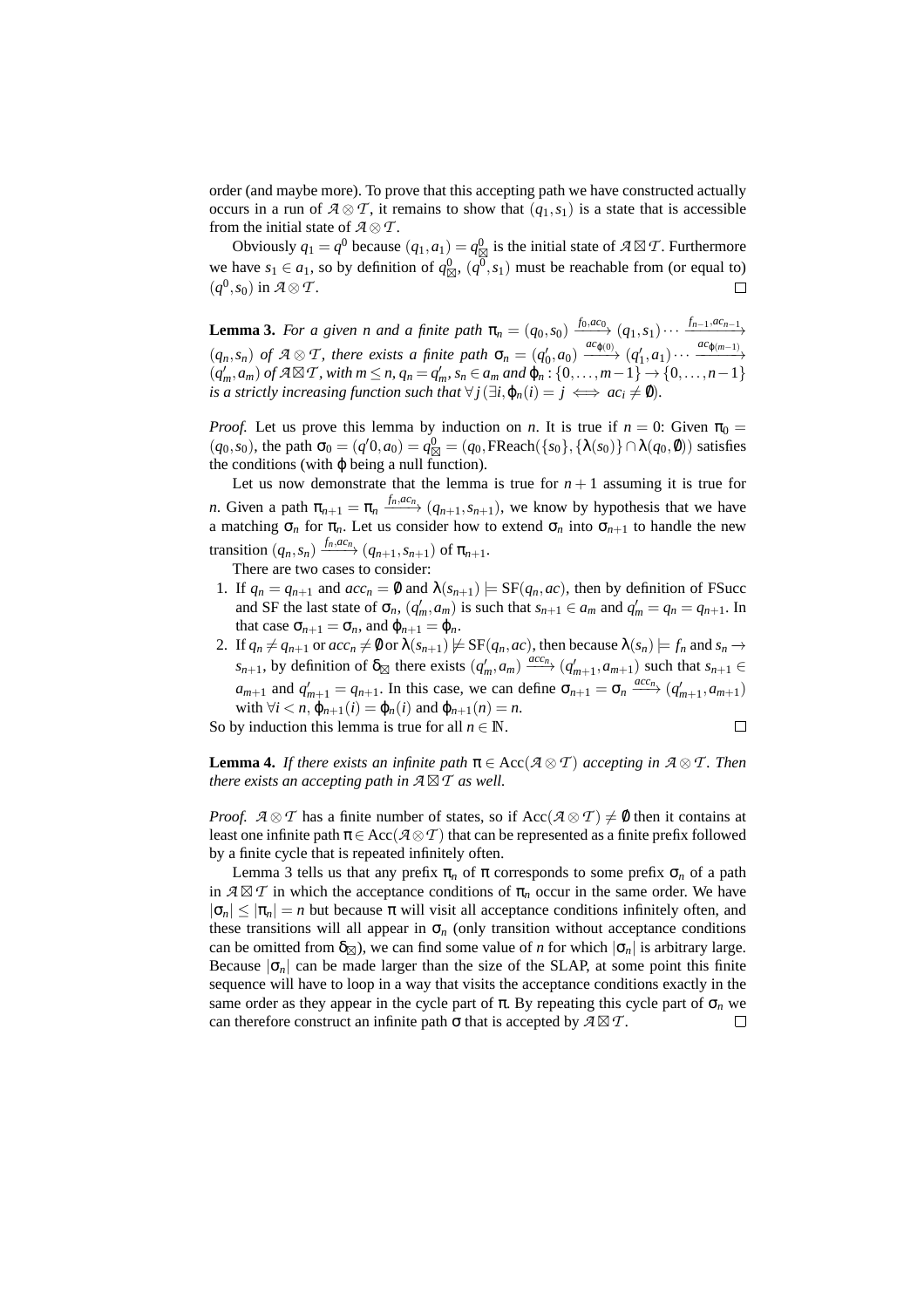**Theorem 1.** *Let A be a TGBA, and T be a Kripke structure. We have*

$$
\text{Acc}(\mathcal{A} \otimes \mathcal{T}) \neq \emptyset \iff \text{Acc}(\mathcal{A} \boxtimes \mathcal{T}) \neq \emptyset
$$

*In other words, the SLAP of A and T accepts a run if and only if the synchronized product of these two structures accepts a run.*

*Proof.*  $\leftarrow$  follows from Lemma 2;  $\Longrightarrow$  follows from Lemma 4.  $\Box$ 

#### **3.3 Mixing SLAP and Fully Symbolic Approaches**

This section informally presents a variation on the SLAP algorithm, to use a fully symbolic algorithm in cases where the automaton state will no longer evolve.

The principle is the following: when the product has reached a state where the TGBA state is terminal (i.e., it has itself as only successor), we proceed to use a fully symbolic search for an accepted path in the states of the current aggregate. This variant is called SLAP-FST, standing for Fully Symbolic search in Terminal states. Note that we suppose here that such a terminal state allows accepting runs, otherwise semantic simplifications would have removed the state from the TGBA.

In this variant, if  $q_1$  is a terminal state, i.e.,  $\neq q_1 \xrightarrow{f,ac} q_2 \in \delta$ , with  $q_1 \neq q_2$ , a state  $(q_1, q_1)$  of the product has itself as sole successor through an arc labeled  $(\top, \mathcal{F})$  if and only if  $a_1$  admits a solution computed using a fully symbolic algorithm, or has no successors otherwise.

The fully symbolic search uses the self-loop arcs on the formula TGBA state to compute the appropriate transition relation(s), and takes into account possibly multiple acceptance conditions.

The rationale is that discovering this behavior when the aggregate is large, and particularly if there are long prefixes before reaching the SCC that bears all acceptance conditions, tends to create large SLAP structures in explicit size. The counterpart is that when no such solution exists, the fully symbolic SCC hull search may be quite costly.

In practice this variation on the SLAP was proposed after manually examining cases where SLAP performance was disappointing. As discussed in the performance section, this variation is on average more effective than the basic SLAP algorithm.

## **4 Experimentations**

#### **4.1 Implementation**

We have implemented several hybrid or fully symbolic algorithms within our framework to allow fair algorithmic comparisons. The software, available from ddd.lip6. fr, builds upon two existing components: Spot and SDD/ITS.

Spot (http://spot.lip6.fr) is a model checking library [7]: it provides bricks to build your own model checker based on the automata-theoretic approach using TGBAs. It has been evaluated as "the best explicit LTL model-checker" [16]. Spot provides translation algorithms from LTL to TGBA, an implementation of a product between a Kripke structure and a TGBA (def. 3), and various emptiness-check algorithms to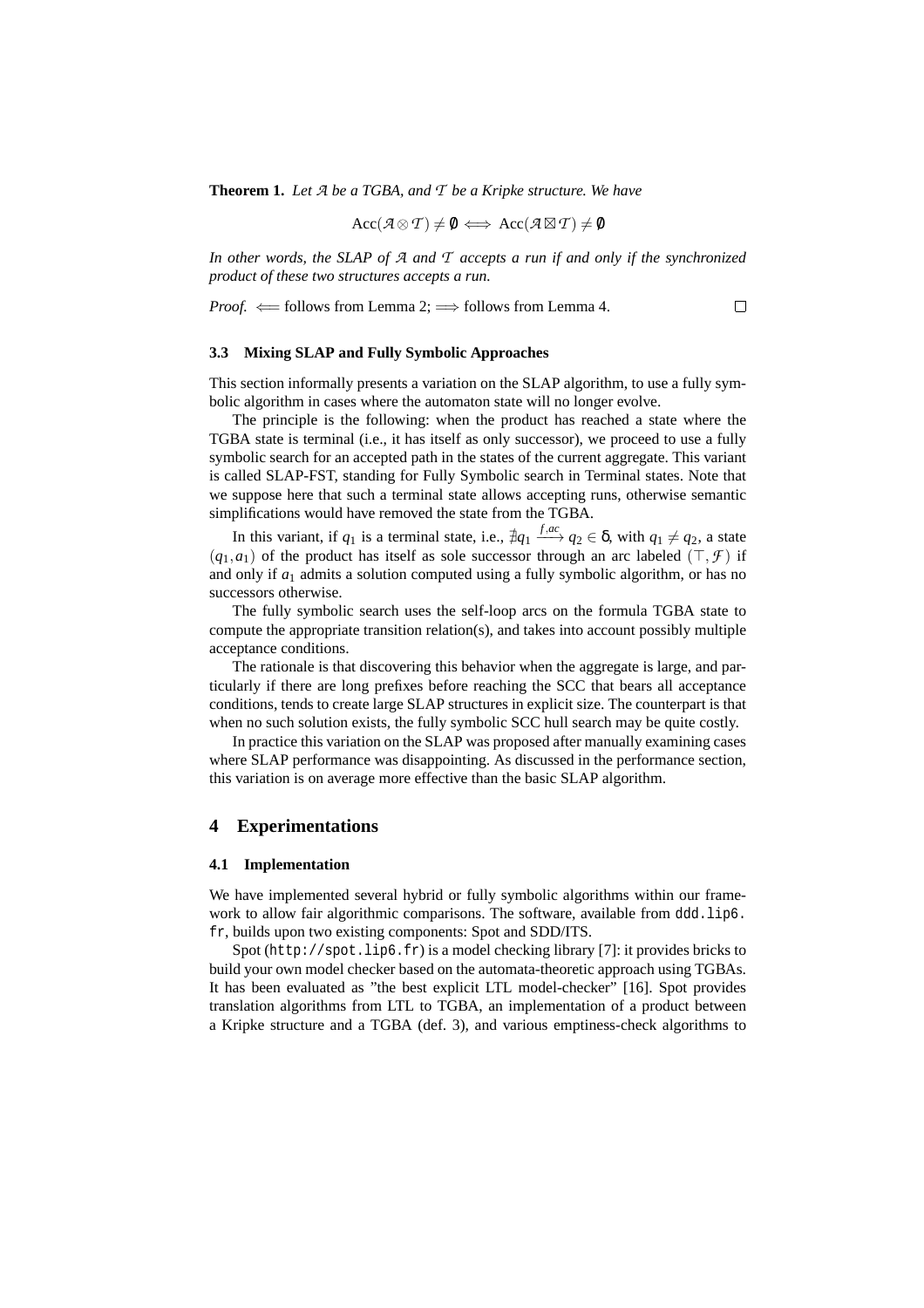decide if the language of a TGBA is empty (among other things). The library uses abstract interfaces, so any object that can be wrapped to conform to the Kripke or TGBA interfaces can interoperate with the algorithms supplied by Spot.

SDD/ITS (http://ddd.lip6.fr) is a library representing Instantiable Transition Systems efficiently using Hierarchical Set Decision Diagrams [19]. ITS are essentially an abstract interface for (a variant of) labeled transition systems, and several input formalisms are supported (discrete time Petri nets, automata, and compositions thereof). SDD are a particular type of decision diagram that a) allow hierarchy in the state encoding, yielding smaller representations, b) support rewriting rules that allow the library to automatically [11] apply the symbolic saturation algorithm [3]. These features allow the SDD/ITS package to offer very competitive performance.

The fully symbolic OWCTY (One-Way Catch Them Young) and EL (Emerson-Lei) algorithms [9, 18] were implemented directly on top of the ITS interface; they use an ITS representing the TGBA derived from the LTL formula by Spot composed (at the ITS formalism level) with the ITS representing the system. The resulting ITS is then analyzed using OWCTY or EL with the forward transition relation.

The SOG [10] (Symbolic Observation Graph) and BCZ [2] (Biere-Clarke-Zhu) are implemented as objects conforming to Spot's Kripke interface. They load an ITS model, then build the SOG or BCZ on the fly, as required by the emptiness check of the product with the formula automaton.

The SLAP is implemented as an object conforming to Spot's product interface. The SLAP class takes an ITS model and a TGBA (the formula automaton) as input parameters, and builds its specialized product on the fly, driven by the emptiness-check algorithm.

#### **4.2 Benchmark**

We use here classic scalable Petri net examples taken from Ciardo's benchmark set [3]: slotted ring, Kanban, flexible manufacturing system, and dining philosophers. The model occurences we used had from a few million to  $10^{66}$  reachable states. More details are available in our technical report [6].

The formulas considered include a selection of random LTL formulas, which were filtered to have a (basic TGBA/Kripke) product size of at least 1000 states. We also chose to have as many verified formulas (empty products) as violated formulas (nonempty products) to avoid favoring on-the-fly algorithms too much. To produce TGBA with several acceptance conditions, this benchmark includes 200 formulas for each model built from fairness assumptions of the form:  $(GFp_1 \wedge GFp_2...) \implies \varphi$ .

We also used 100 random formulas that use the next operator, and hence are not stuttering invariant (these were not used for SOG that does not support them).

We killed any process that exceeded 120 seconds of runtime, and set the garbage collection threshold at 1.3GB. Cases where all considered methods performed under 0.1s were filtered out from the results presented here: these trivial cases represent only 4.2% of the entire benchmark, and were too fast to allow any pertinent comparison.

Table 1 gives a synthetic overview of the results presented hereafter. SLAP or SLAP-FST are the fastest methods in over half of all cases, and they are rarely the slowest. Furthermore, they have the least failure rate. This table also shows that BCZ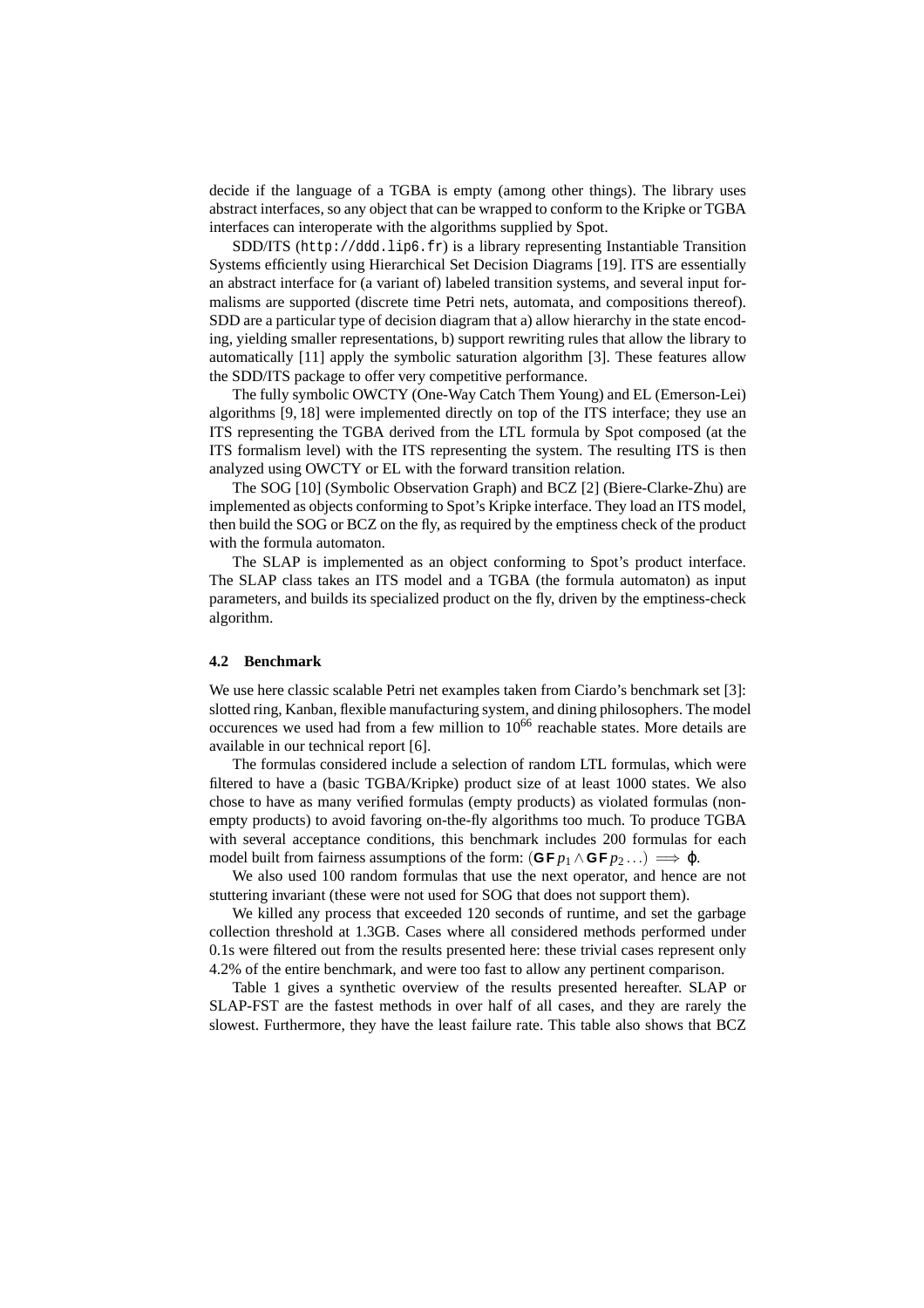|                                                                                   |      | <b>OWCTY</b>   | EL.                                     | BCZ.                                   | SOG. | SLAP                                                                     | <b>SLAP-FST</b> |
|-----------------------------------------------------------------------------------|------|----------------|-----------------------------------------|----------------------------------------|------|--------------------------------------------------------------------------|-----------------|
| empty                                                                             |      | Fast $118(3%)$ |                                         |                                        |      | 189 (5%) 53 (1%) 595 (18%) 1359 (42%) 1811 (56%)                         |                 |
| $(3227 \text{ cases})$ Slow $259 (8\%)$                                           |      |                |                                         | 271 (8%) 2909 (90%) 509 (15%) 245 (7%) |      |                                                                          | 93 (2%)         |
|                                                                                   | Fail | 220 (6%)       |                                         | 252 (7%) 1785 (55%) 301 (9%) 212 (6%)  |      |                                                                          | 86 (2%)         |
|                                                                                   |      |                |                                         |                                        |      | non empty Fast $3(0\%)$ 10 (0%) 209 (5%) 782 (19%) 2510 (62%) 1406 (34%) |                 |
| $(4046 \text{ cases})$ Slow 1869 $(46\%)$ 1390 $(34\%)$ 1940 $(47\%)$ 315 $(7\%)$ |      |                |                                         |                                        |      | 70(1%)                                                                   | 40 (0%)         |
|                                                                                   | Fail |                | 803 (19%) 817 (20%) 1069 (26%) 262 (6%) |                                        |      | 69 (1%)                                                                  | 33 (0%)         |

Table 1: On all experiments (grouped with respect to the existence of a counterexample), we count the number of cases a specific method has (Fast) the best time or (Slow) it has either run out of time or it has the worst time amongst successful methods. The Fail line shows how much of the Lost cases were timeouts. The sum of a line may exceed 100% if several methods are equally placed.



Fig. 3: Cumulative plots comparing the time of all methods. Non-empty products are shown on the left, and empty products on the right.

has the highest failure rate and that the fully symbolic algorithms (OWCTY, EL) have trouble with non-empty products.

Table 1 presents only the best and the worst methods. While Fig. 3 allows to compare the different methods in a finer manner.

For each experiment (model/formula pair) we first collect the maximum time reached by a technique that did not fail, then compute for the other approaches what percentage of this maximum was used. The vertical segments visible at 100% thus show the number of runs for which this technique was the worst of those that did not fail. Any failures are plotted arbitrarily at 120%. This gives us a set of values between 0% and 120% for which we plot the cumulative distribution function. For instance, if a curve goes through the (20%,2000) point, it means that for this technique, 2000 experiments took at most 20% of the time taken by the worst technique for the same experiments.

The behavior at 120% represents the "Fail" line of previous table, while the behavior at 100% represents the difference between the "Slow" and "Fail" lines ("Slow" methods include methods that failed).

The left plot for the non-empty cases shows that the on-the-fly mechanism allows all hybrid algorithms (SLAP, SLAP-FST, SOG, BCZ) to outperform the symbolic ones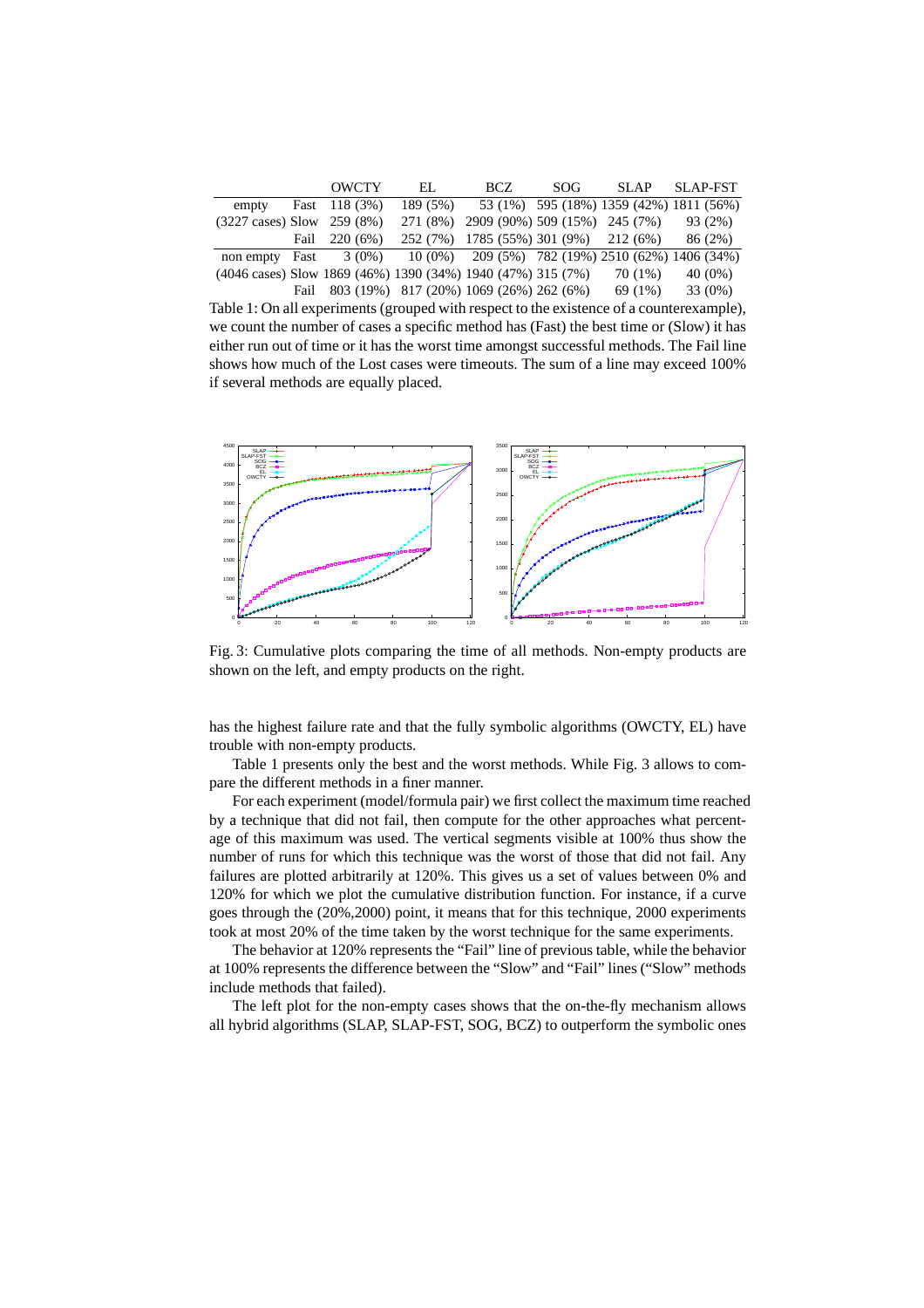

Fig. 4: Comparison of SLAP-FST against SLAP. Left: time; Right: product size.

(OWCTY, EL). However as seen previously, BCZ still fails more often than other methods. The SLAP and SLAP-FST method take less than 10% of the time of the slowest method in 80% of the cases.

The right plot for the empty cases shows that fully symbolic algorithm behave relatively far better (all methods have to explore the full product anyway). BCZ spends too much time exploring enormous products, and timeouts.

SLAP-FST and SLAP have similar performance, with a slight edge for SLAP-FST when the product is empty.

EL appears slightly superior to OWCTY in the non-empty case, while they have similar performances in the empty case.

SOG shows good results when there is a counterexample, and it performs better than BCZ in most cases. However SOG only supports stuttering-invariant properties.

To study the differences between SLAP and SLAP-FST consider the scatter plots from Fig. 4. The performances are presented using a logarithmic scale. Each point represents an experiment, i.e., a model and formula pair. We plot experiments that failed (due to timeout) as if they had taken 360 seconds, so they are clearly separated from experiments that didn't fail (by the wide white band).

SLAP is on the average faster (and consume less memory [6]) than SLAP-FST, but fails more often. Indeed the explicit product size of SLAP-FST is always smaller than that of SLAP, and often by several orders of magnitude. In some cases the SLAP degenerates to a state-space proportional to size of the explicit product while the SLAP-FST is able to keep the symbolic advantage.

In Fig. 5 we compare SLAP-FST to the four other methods from the literature, using the same kind of logarithmic scatter plots in time. Unsurprisingly, the only method that appears competitive is SOG; but to our advantage, SOG is not able to handle non stuttering-invariant properties.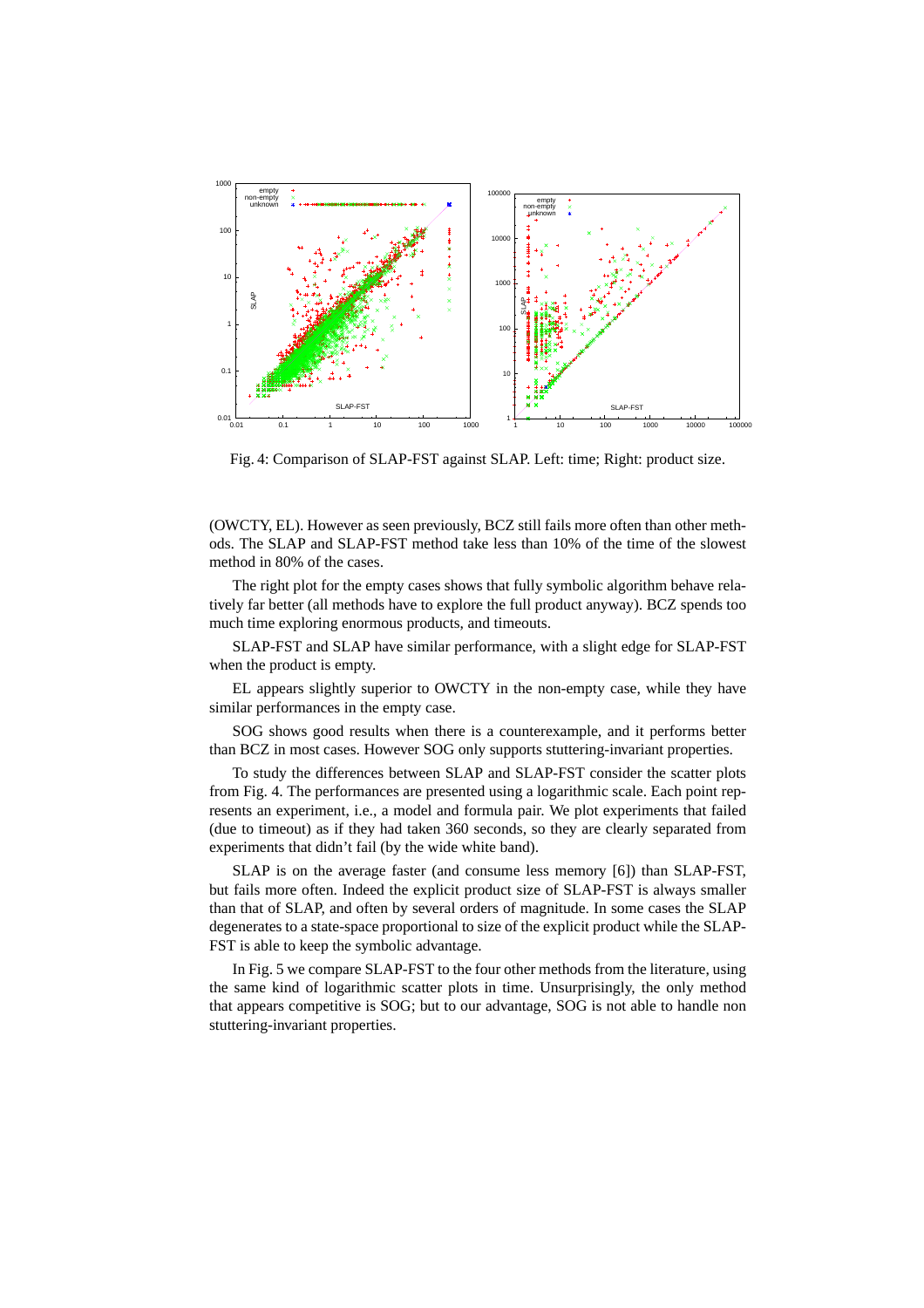

Fig. 5: Comparison of SLAP-FST against the four other methods.

## **5 Conclusion and Perspectives**

We have presented a new hybrid technique, the *Self-Loop Aggregation Product*, that exploits the self-loops of the property automaton even if it does not express a stuttering formula.

During our evaluation, we have found that SLAP (and especially its variant SLAP-FST) significantly outperforms the other hybrid and symbolic methods we implemented. In presence of a counterexample we can benefit from the on-the-fly mechanism, while purely symbolic methods like EL and OWCTY cannot. On empty products, the SLAP-FST has a small explicit size, allowing to outperform other hybrid algorithms.

This work opens several perspectives.

It would be interesting to compare our approach to the property-driven partitioning [17] even if this hybrid algorithm uses a fully symbolic emptiness check and is not based on an aggregation criterion.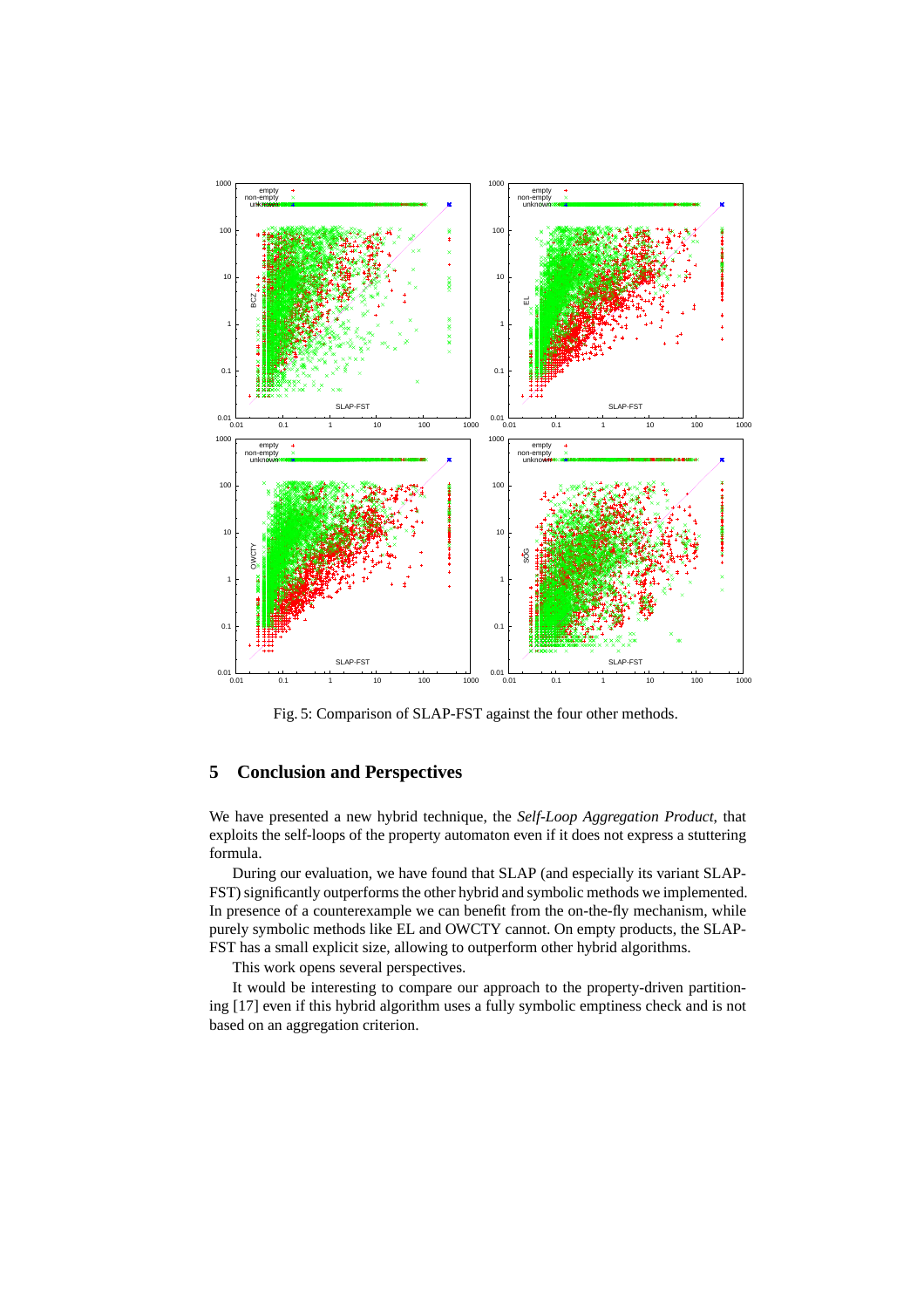Another class of methods we would like to compare against, are purely explicit ones, in particular those based on partial order reductions.

The SLAP technique replaces the product used in the traditional automata-theoretic approach to model-checking in order to reduce the product graph while preserving the result of the emptiness-check.

We also used this idea to improve the SOG, by working at the product-level and reducing the set of observed propositions according to the current state of the TGBA. This technique called Symbolic Observation Product (SOP) is described in our technical report [6].

Another idea would be to take advantage of the inclusion between the aggregates to detect cycles earlier. This would require a dedicated emptiness check such as those proposed by Baarir and Duret-Lutz [1].

Finally, since the SOG is a Kripke structure, and the SLAP is built upon a KS, it is possible to construct the SLAP of SOG. This is something we did not implement due to technical issues: in this case the aggregates are sets of sets of states.

### **References**

- 1. S. Baarir and A. Duret-Lutz. Emptiness check of powerset Büchi automata. In Proc. of *ACSD'07*, pp. 41–50. IEEE Computer Society.
- 2. A. Biere, E. M. Clarke, and Y. Zhu. Multiple state and single state tableaux for combining local and global model checking. In *Proc. of CSD'99*, volume 1710 of *LNCS*, pp. 163–179. Springer.
- 3. G. Ciardo, R. Marmorstein, and R. Siminiceanu. Saturation unbound. In *Proc. of TACAS'03*, volume 2619 of *LNCS*, pp. 379–393. Springer.
- 4. C. Courcoubetis, M. Y. Vardi, P. Wolper, and M. Yannakakis. Memory-efficient algorithm for the verification of temporal properties. In *Proc. of CAV'90*, volume 531 of *LNCS*, pp. 233–242. Springer.
- 5. J.-M. Couvreur, A. Duret-Lutz, and D. Poitrenaud. On-the-fly emptiness checks for generalized Büchi automata. In Proc. of SPIN'05, volume 3639 of LNCS, pp. 143-158. Springer.
- 6. A. Duret-Lutz, K. Klai, D. Poitrenaud, and Y. Thierry-Mieg. Combining explicit and symbolic approaches for better on-the-fly LTL model checking. Technical Report 1106.5700, arXiv, June 2011. Extended version of the present paper, presenting two new techniques instead of one. http://arxiv.org/abs/1106.5700.
- 7. A. Duret-Lutz and D. Poitrenaud. Spot: an extensible model checking library using transition-based generalized Büchi automata. In *Proc. of MASCOTS'04*, pp. 76–83. IEEE Computer Society Press.
- 8. K. Etessami. Stutter-invariant languages, ω-automata, and temporal logic. In *Proc. of CAV'99*, volume 1633 of *LNCS*, pp. 236–248. Springer.
- 9. K. Fisler, R. Fraer, G. Kamhi, M. Y. Vardi, and Z. Yang. Is there a best symbolic cycledetection algorithm? In *Proc. of TACAS'01*, volume 2031 of *LNCS*, pp. 420–434. Springer.
- 10. S. Haddad, J.-M. Ilié, and K. Klai. Design and evaluation of a symbolic and abstractionbased model checker. In *Proc. of ATVA'04*, volume 3299 of *LNCS*, pp. 198–210. Springer.
- 11. A. Hamez, Y. Thierry-Mieg, and F. Kordon. Hierarchical set decision diagrams and automatic saturation. In *Proc. of ICATPN'08*, volume 5062 of *LNCS*, pp. 211–230. Springer.
- 12. H. Hansen, W. Penczek, and A. Valmari. Stuttering-insensitive automata for on-the-fly detection of livelock properties. In *Proc. of FMICS'02*, volume 66(2) of *Electronic Notes in Theoretical Computer Science*. Elsevier.